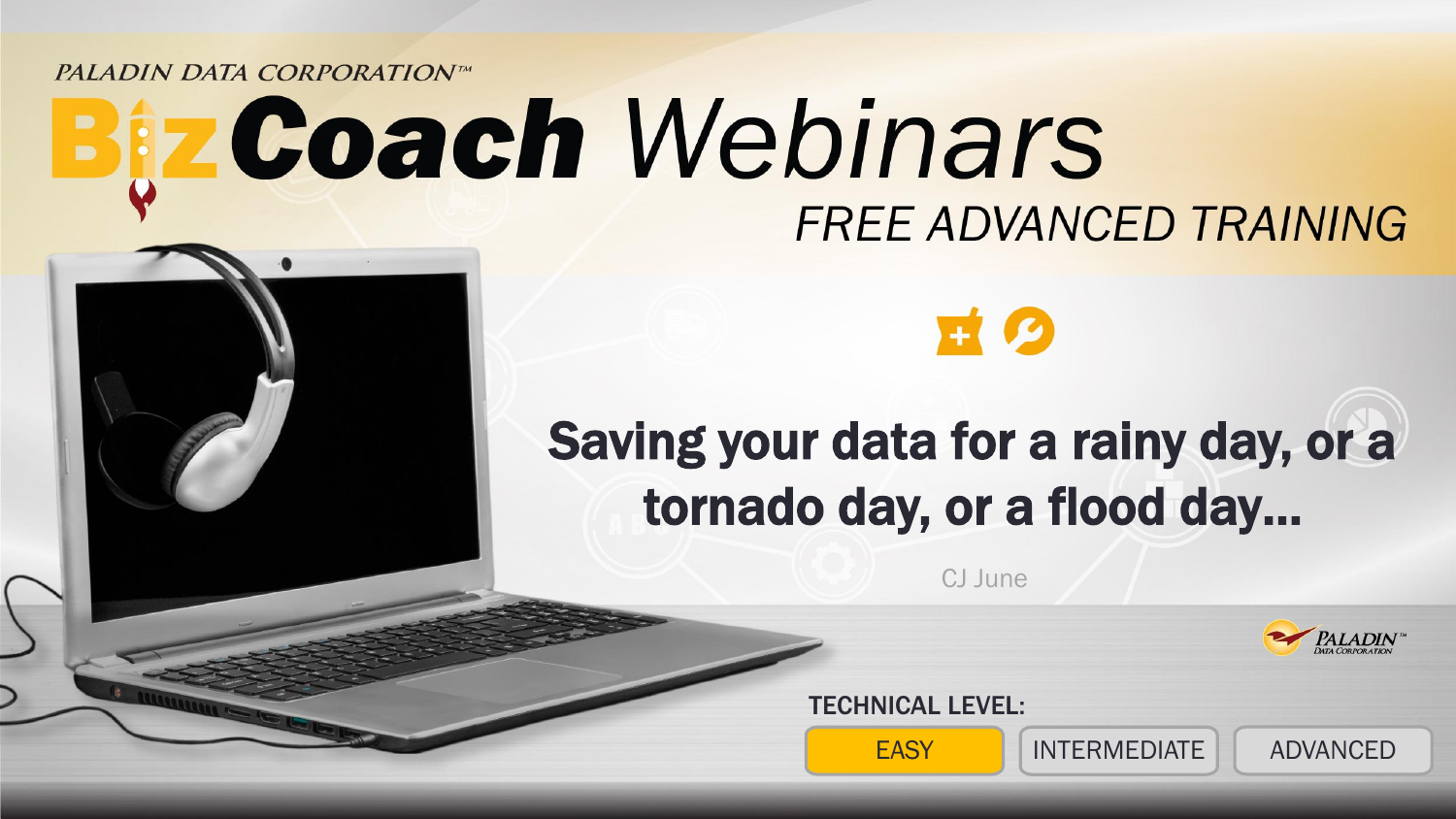

PALADIN DATA CORPORATION"





Saving your data for a rainy day, or a tornado day, or a flood day…

What is DataWise™?

DataWise**™** is a new managed service that Paladin Point of Sale offers to automatically perform an off-site back up of your data.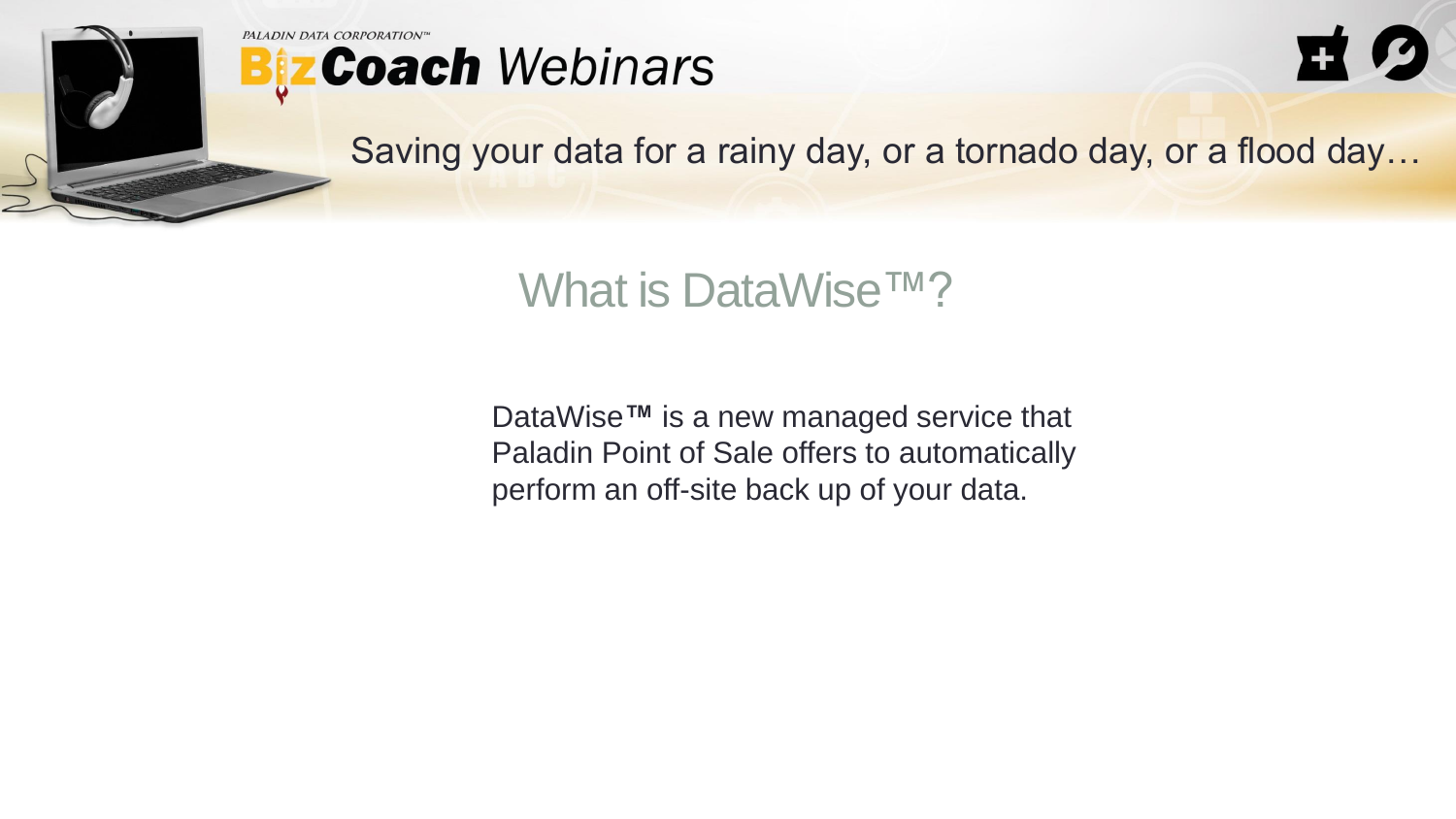

### **PALADIN DATA CORPORATION**<sup>n</sup> **Biz Coach Webinars**



Saving your data for a rainy day, or a tornado day, or a flood day…

# Auto backup



- DataWise**™** backups occur:
	- On the server computer, which must be left on.
	- Seven days a week after your store is closed.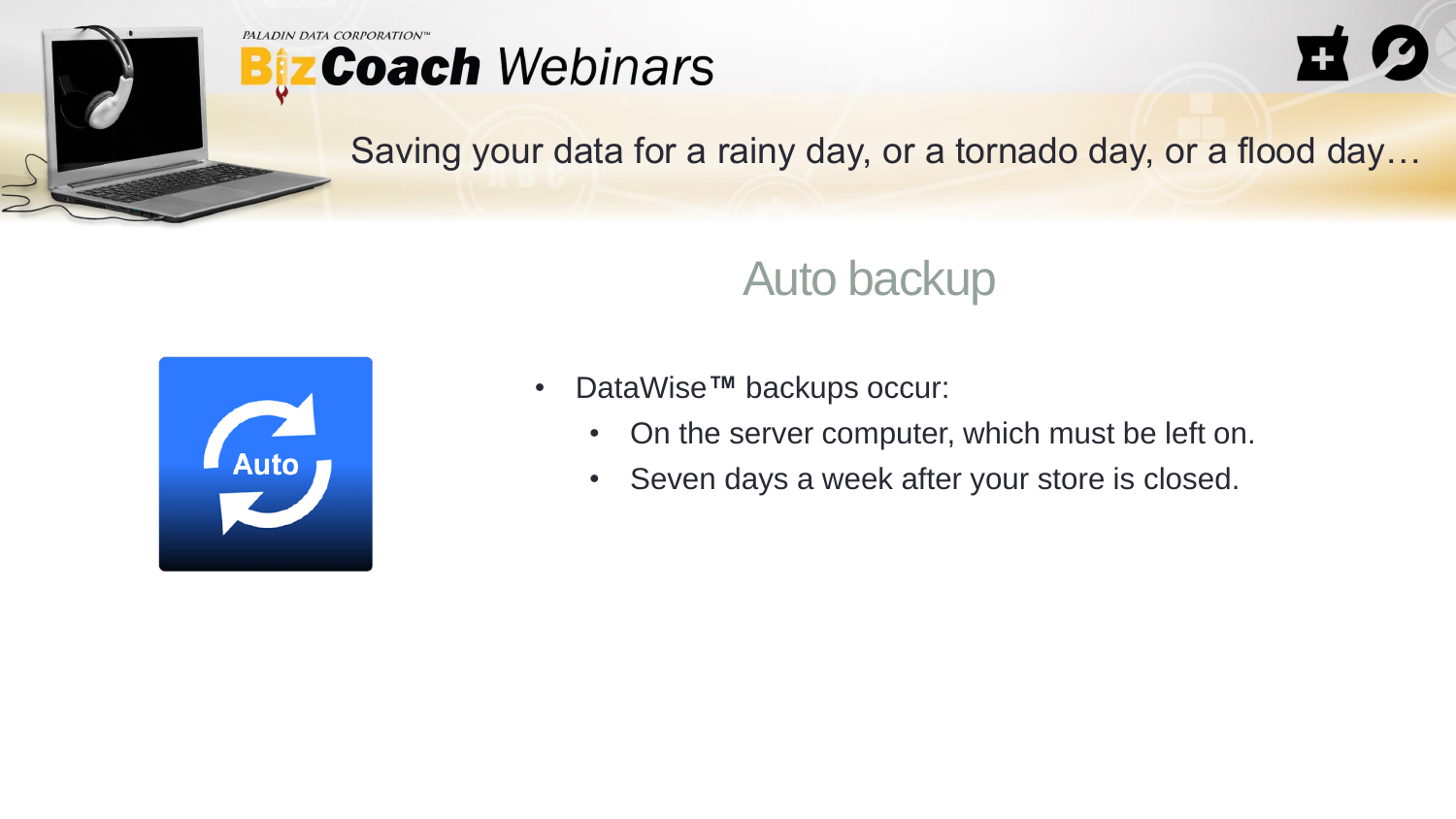





Saving your data for a rainy day, or a tornado day, or a flood day…

# Quick disaster recovery



Natural disasters can occur:

- Earthquake
- Fire
- Flood
- Tornado

DataWise**™** performs a rapid rescue, and sends your backedup data on a new hard drive within 24 hours.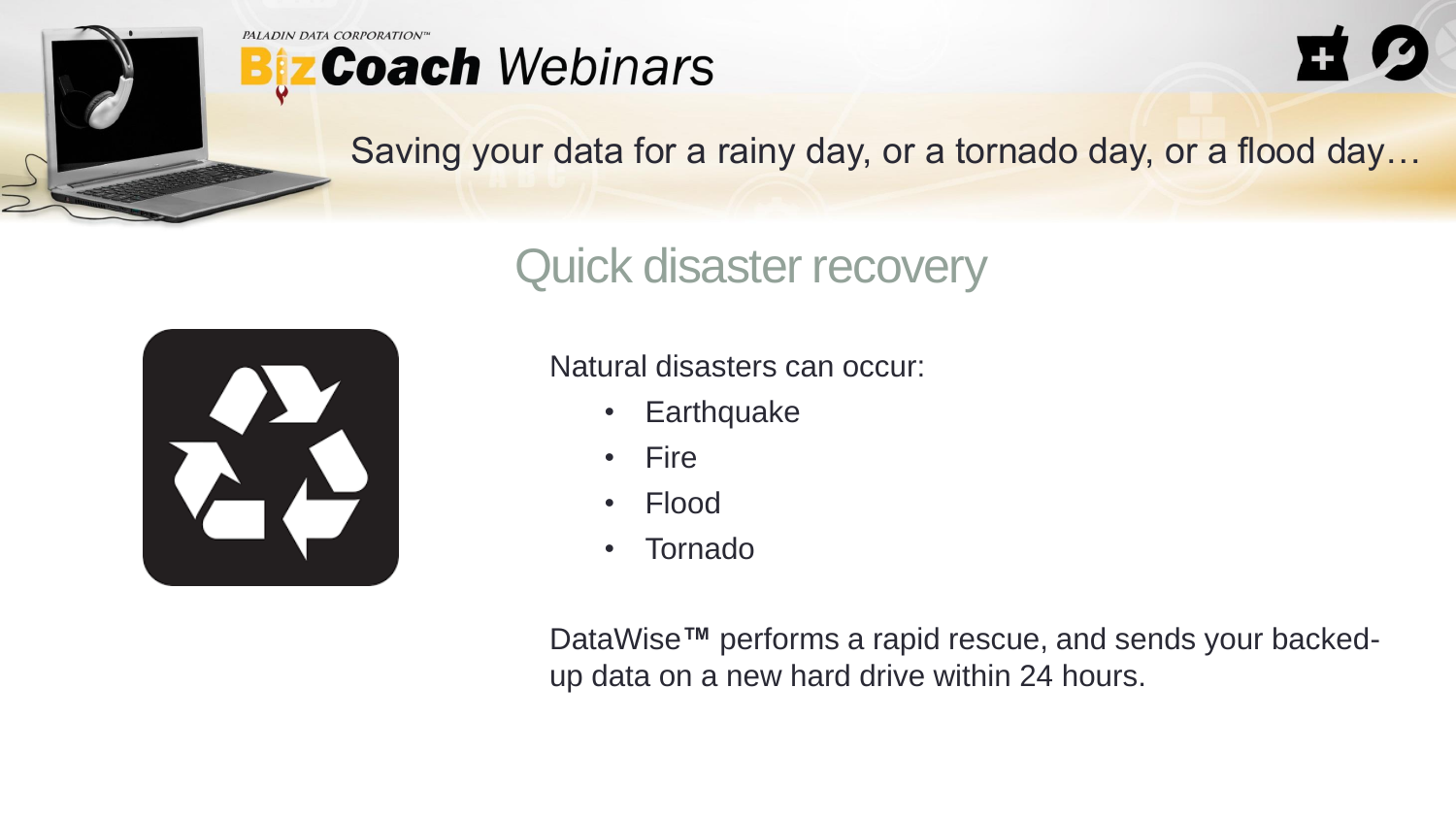

## **PALADIN DATA CORPORATION™ Biz Coach Webinars**



## Saving your data for a rainy day, or a tornado day, or a flood day…

## Causes of Data Loss

Hardware Failure

Human Error

29%

40%

Software Corruption

13%

Theft

9%

Computer Viruses

6%

Hardware Destruction

3%

\$8000 Average Cost for One Hour<br>of Downtime For a Small Company

Source: http://sirtechnology.com/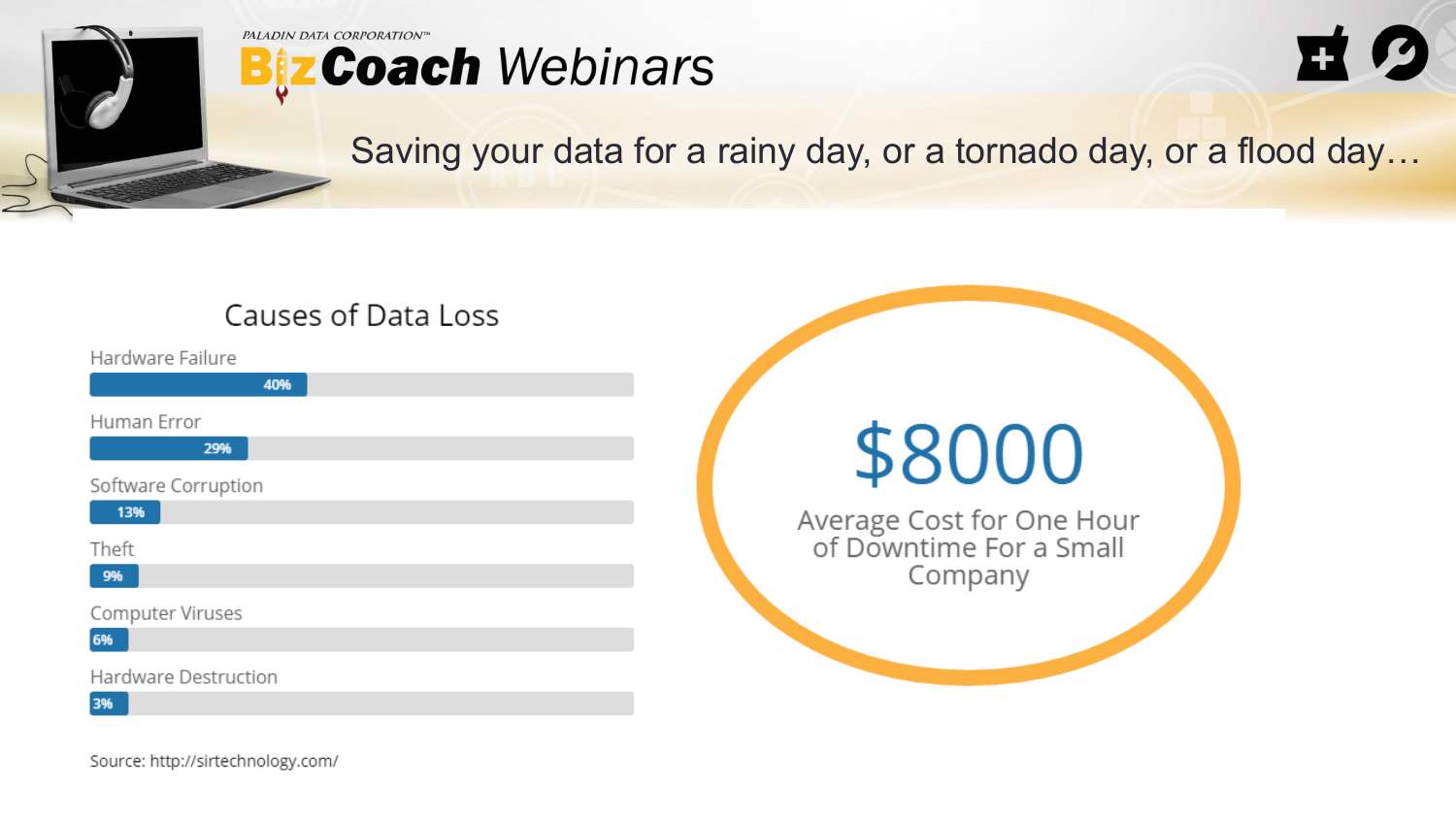





Saving your data for a rainy day, or a tornado day, or a flood day…

## Auto save



We keep your data private and secure on Paladin servers.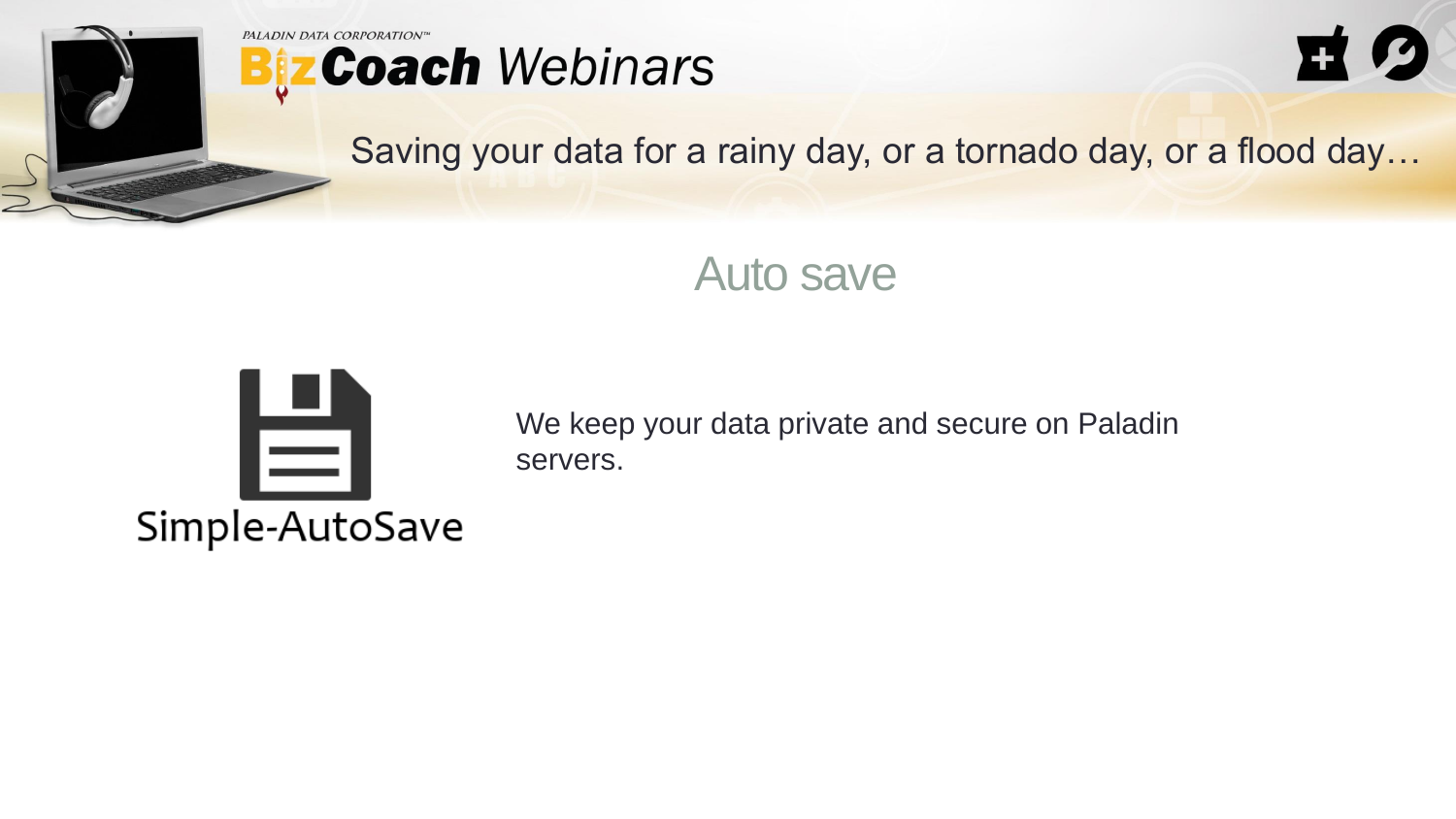

#### PALADIN DATA CORPORATION" **Biz Coach Webinars**



Saving your data for a rainy day, or a tornado day, or a flood day…

## Instant set-up



When you purchase DataWise**™** online at the Paladin Store, we call you, get a connection to your server, and then start the automated backup process.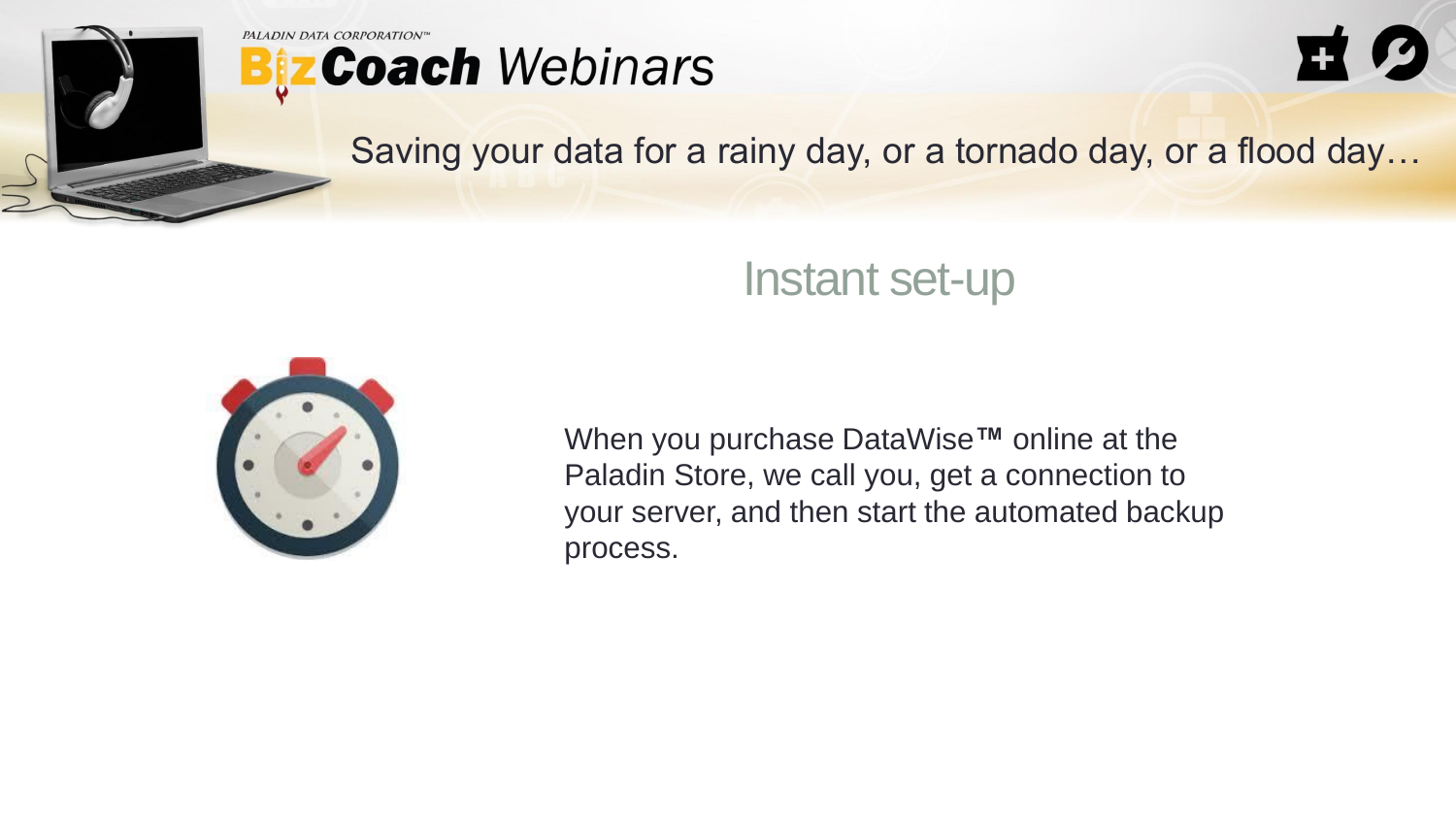





Saving your data for a rainy day, or a tornado day, or a flood day…

# Story time!



- Why is it important to have this managed service?
- What happens if you do not have this service?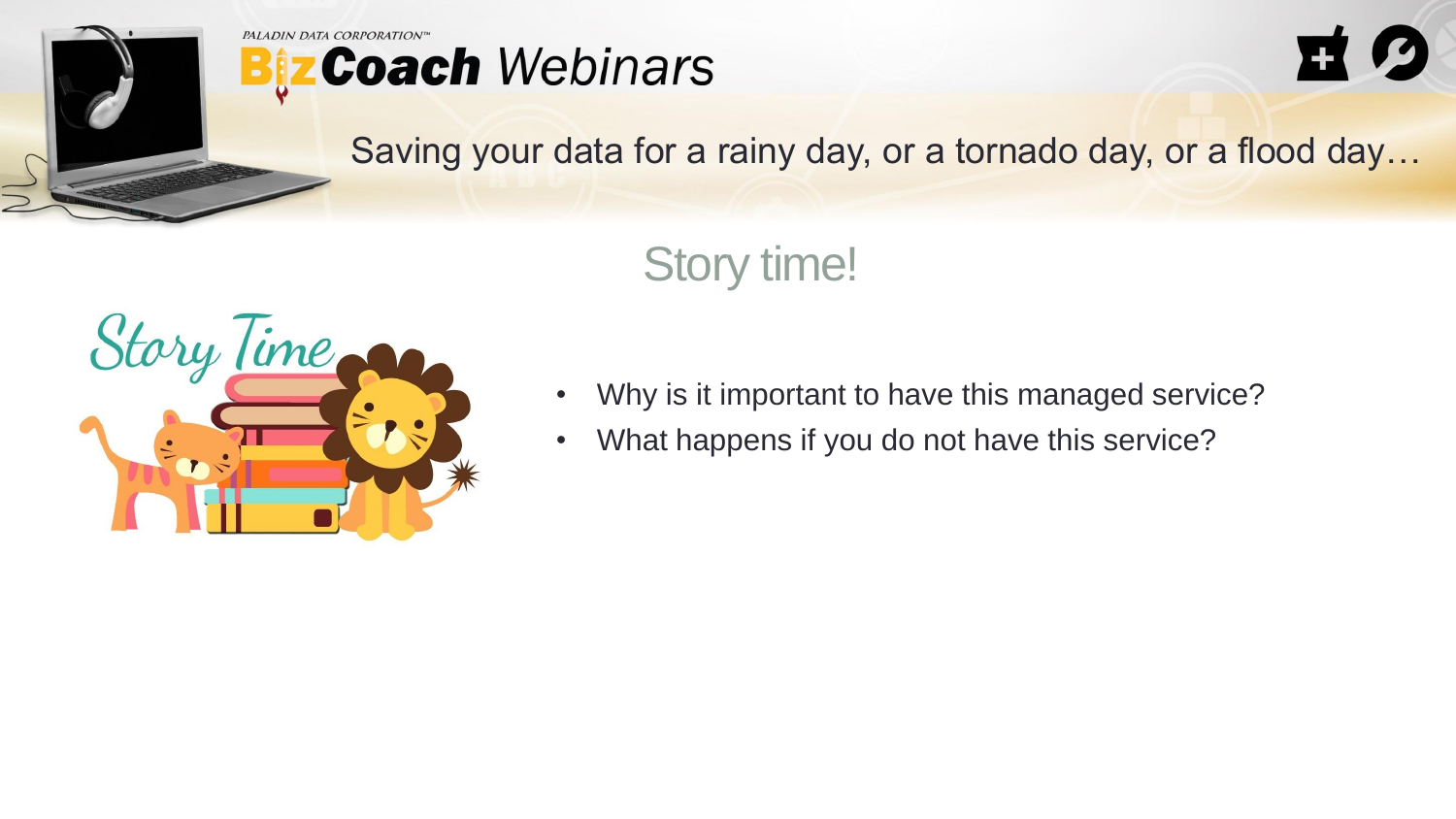

#### PALADIN DATA CORPORATION **Biz Coach Webinars**



Saving your data for a rainy day, or a tornado day, or a flood day…

# Get started with DataWise™!

- FREE until November 1, 2016.
- Only \$59/month after November 1, 2016.
	- Less than \$2/day
- To sign up, contact Managed Services or purchase DataWise**™** online at the Paladin Store.